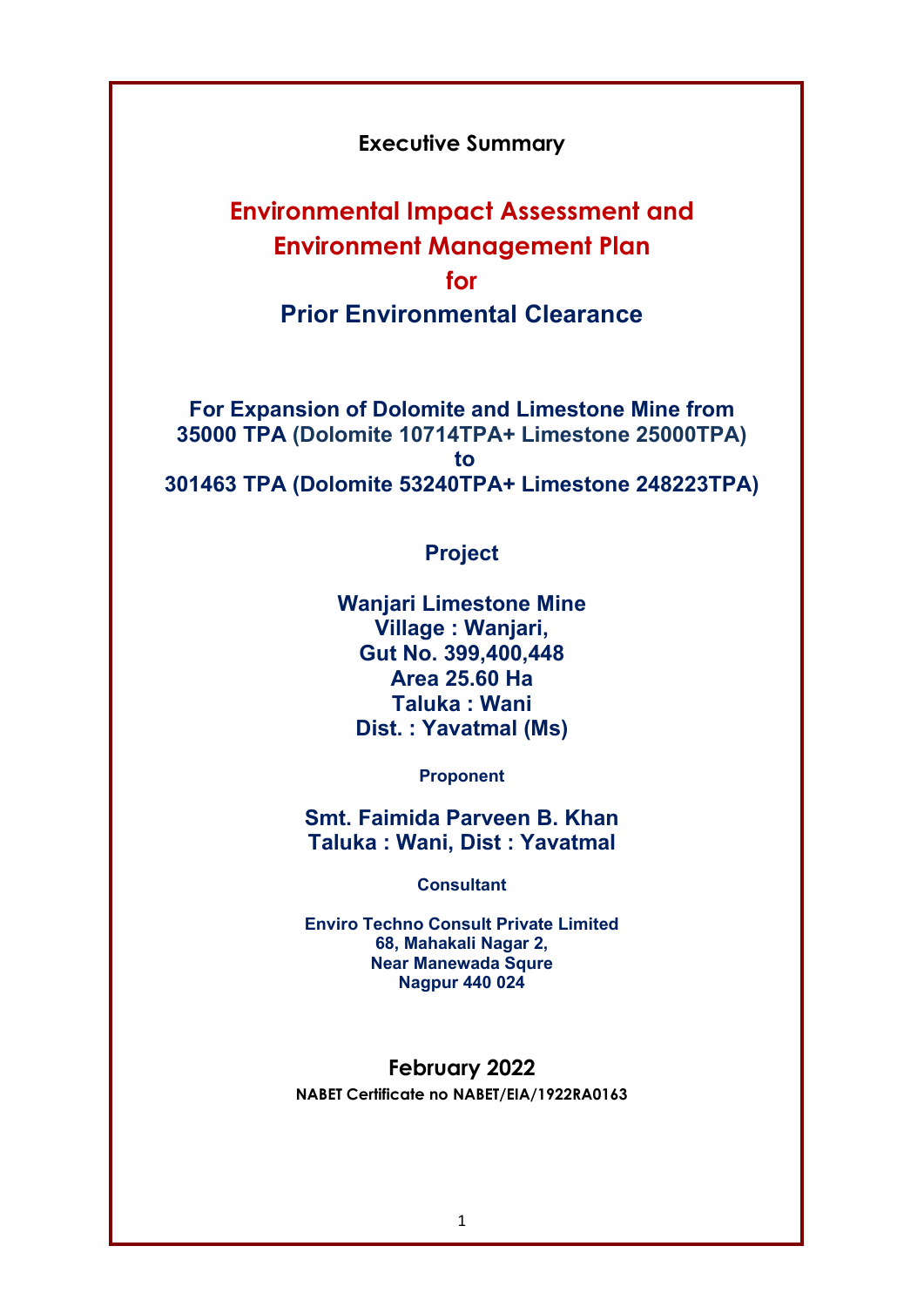#### EXECUTIVE SUMMARY

Area around Wanjari village is known for limestone deposits which have remained unused. Lessee has decided to mine the quality limestone and Dolomite and make it available to the industries near Chandrapur and Nagpur.

RQP has prepared a mining plan to suit the type of deposits which are in the existing pits and can be mined by category "A" mechanized mining method without altering any tenet of environment. Lease is not a part of any forest or agricultural land or residential area. It has been purchased by Smt. Faimida Parveen B. Khan.

Mining rate will be 1005 tonnes per day including limestone and dolomite with drilling and blasting. Blasting will be twice a week as per DGMS norms.

- o Government of Maharashtra has granted a 25.60 ha limestone lease for 30 years to Smt. Faimida Parveen B. Khan vide order no MMN1520/43/Desk-3 dated 12.12.2000.
- o The lease is near village Wanjari in Wani tehsil in Yavatmal district (Khasra no. is 399,400,448) and Smt. Faimida Parveen B. Khan is in possession of land.
- o Latitude and longitude of the lease are  $20^0 06' 31.90157'' 20^0 06' 24.00'' N$  and  $78^0$ 55'57.87" - 78<sup>0</sup> 55'56.75" E.
- o Lease land is in possession of the project proponent. It is not a part of any forest. There is no agriculture on the land.
- o SEAC issued TOR following a presentation to SEAC.
- o M/s Enviro Techno Consult Private Limited of Nagpur, retained by Smt. Faimida Parveen B. Khan carried out environmental monitoring was conducted as per MOEF & CC norms for summer season (October to December, 2021
- o Present summary is of the EIA report as per TOR and has been prepared as per generic structure given in Appendix III of EIA notification 2006 by MOEF & CC .
- $\circ$  It is proposed to mine limestone and dolomite  $\omega$  1005tonnes per day of Limestone(828 TPD) & Dolomite(177 TPD)by Category A mechanized open cast mining method.
- $\circ$  Limestone mining is important to Vidarbha region since there is perennial demand for quality limestone within economic distance from Wanjari. There are about 15-20 industries e.g. M/s Maharashtra Electro Smelt, M/s VinarIspatLtd., M/s Grace Industries, M/s Chaman Metallics in Chandrapur and M/s NECO, M/s FACOR etc.in Nagpur, which need limestone as raw material.
- $\circ$  This is a new project & RQP has prepared the mining plan for mining of limestone by maintaining proper safety standards.
- o Life of the mine is 24 years mineable reserves being 6791710 ftonnes of proved category (LS 5593173 T & DL 1198537 T)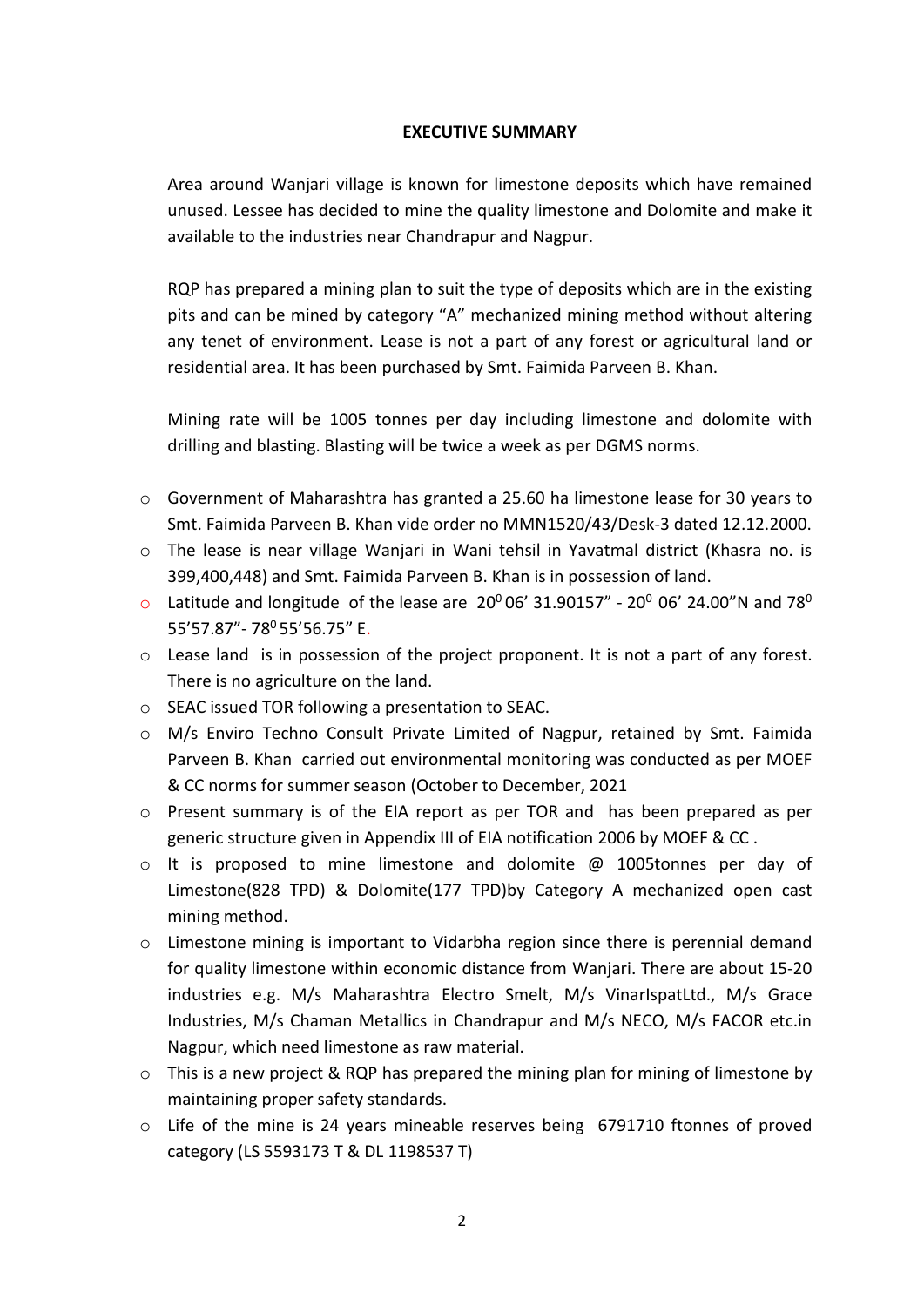#### Lease details:

#### $\circ$  Total reserves –

| Description                                  | Total<br>Reserves(Dolomite +<br>Limestone) | Grade of Ore                     |
|----------------------------------------------|--------------------------------------------|----------------------------------|
| Proved (Million Tonnes)                      | 6.792                                      | Limestone:                       |
| Probable (Million Tonnes)                    | 1.438                                      | Cement Grade                     |
| Total Reserves available (Million<br>Tonnes) | 8.230                                      | Dolomite : Lime<br>manufacturing |

## $\circ$  Ore quality,% :

| Parameter (%)    | Limestone     | Dolomite      |
|------------------|---------------|---------------|
| CaO              | 36.06-45.57   | 28.56-33.46   |
| Fe2O3            | $0.38 - 0.81$ | $0.15 - 0.65$ |
| Al2O3            | $0.6 - 2.65$  | $0.36 - 1.33$ |
| <b>MgO</b>       | 5.14-11.40    | 14.31-16.79   |
| SiO <sub>2</sub> | 3.73-12.77    | 6.91-11.95    |
| Loss of Ignition | 38.09-45.69   | 39.88-42.40   |

## o Geology:

Limestone & dolomite is spread over central and southern part of the lease. It is jet black to grey in colour, fine grained and compact.

The local stratigraphic sequence deciphered in and around the area is as under; Soil / Murrum Recent to sub recent

Limestone ,magnesianLst./ Lower Vindhyan Formation

- o Limestone is spread over central and southern part of the lease.It is jet black to grey in colour, fine grained and compact. It occurs in bedded form and is intermixed with Dolomite .There are no sensitive receptors or ecosystems or water bodies in core and buffer zones.
- o Village Wanjari is at 0.5 km.
- o There is no agriculture on the lease.
- o There are no eco sensitive areas within 10 km of the lease. There are no industries within this area.
- o Present appearance of lease is shown below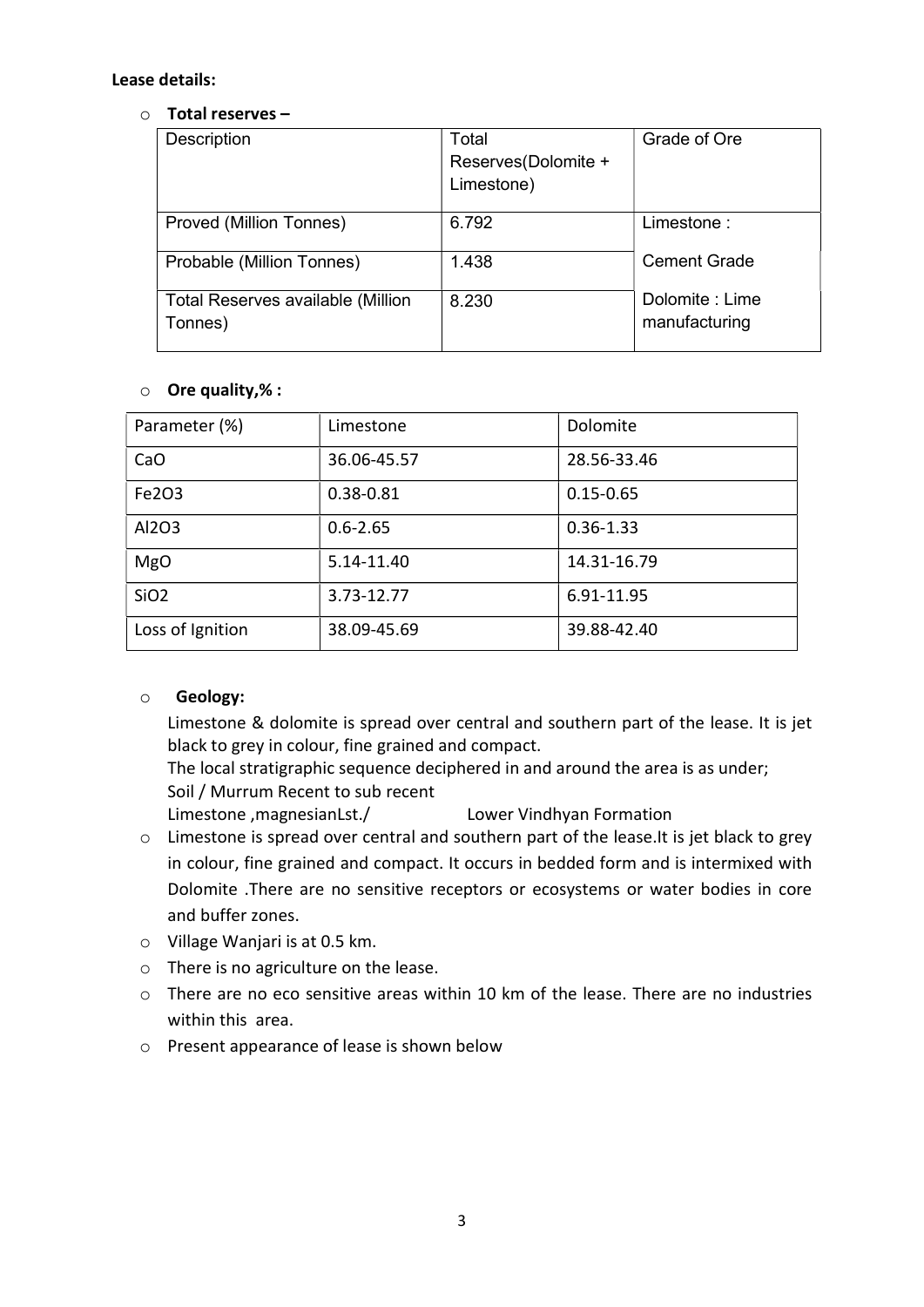

## Proposed mining

- $\circ$  Two pits of sizes varying from 2.86 Ha exist in the lease. Their depths vary between 2 to 6 m below ground level (bgl). There are no waste dumps along these pits. There is only scanty or no soil cover over the lease.
- o Mining will be by Category "A" mechanized mining method. Bench height will be 6 m and width not more than 6 m. Bench slope will be 45 °
- o 9 holes will be drilled in a day and six blasts per week are planned.
- $\circ$  About 1970 $m<sup>3</sup>$  limestone will be blasted per blast as per DGMS norms.
- $\circ$  Depth of each 100 mm - $\phi$  hole will be 6.0 m and in burden it will be 2.5 m, space between two holes will be 3 m.
- o Existing pits in the lease will be deepened to ultimate depth of 6 m below ground level.
- $\circ$  Average excavation will be about 141865 m<sup>3</sup> / year and limestone production will be  $\omega$  99290m<sup>3</sup> / year (Limestone 248223 TPA) and that of dolomite 21296 m<sup>3</sup> / year (Dolomite 53240 TPA) presuming 300 working days a year.
- o Drilling of holes, blasting and loading of ore will be necessary. Hundred mm holes will be about 6.0 m deep in limestone with 2.5m burden, spacing being 3 m between holes. Bench height will be 6 mt with width not exceeding the height.
- o Tree felling will not be required as area is devoid of any trees.

#### EIA monitoring:

o Monitoring was conducted as per standard terms of reference for the mining industry and those mentioned in the TOR issued by SEAC. Area within 10 km radius from the lease was examined. Baseline ambient air quality, information on hydrogeology and water quality, land use etc. was collected as per MOEF&CC criteria.

Probable impacting activities during proposed mining activity were identified. Particulate matter emissions were predicted by emission factor approach for drilling, blasting, transportation activities etc.

o Impacts on water quality quantity impacts were considered. Impact on land use, socio economic status during project activities have been considered.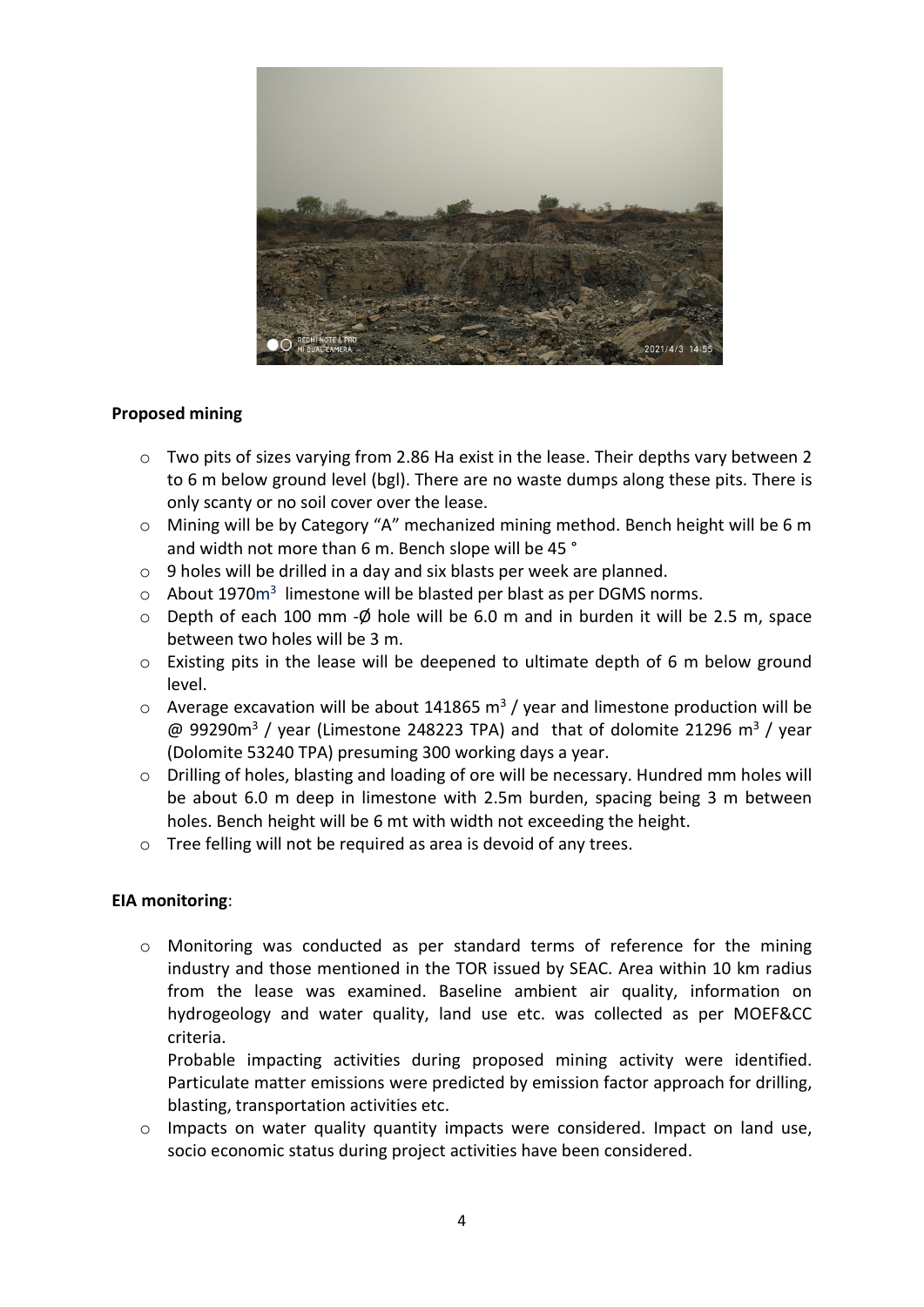#### Base line environmental quality:

- $\circ$  Air: There are no industrial gaseous -emission sources. Predominant wind directions in the order are NE(17%), ENE, S, & SSW(12 %). Average wind speed is 0.9m /sec. Calm conditions are 10.4 per cent.
- o Atmospheric stability class at Wanjari is "moderately unstable to slightly unstable" during the day.Area has rural setting.
- $\circ$  Concentrations of criteria pollutants were found to be well below National air quality criteria viz.  $PM_{10}$ ,  $PM_{2.5}$ ,  $SO_2$  and NOx which are respectively 100,60,80 and 80  $\mu$ g/m<sup>3</sup>.
- o Predominant emissions during open cast mining project would be generate particulate matter likely during drilling, blasting, loading/unloading and transportation activities .

| Time    | Sampling points |                |                |           |
|---------|-----------------|----------------|----------------|-----------|
| in hrs. |                 |                |                |           |
|         | N1              | N <sub>2</sub> | N <sub>3</sub> | Ν4        |
|         | Mine lease      | Wanjri         | Wadgaon        | Kalmana   |
|         | area            | village        | village        | village   |
| Range   | 36.2-47.2       | 35.8-51.6      | 36.2-53.4      | 34.4-51.2 |
| Ld      | 43.9            | 47.8           | 48.8           | 47.1      |
| Ln      | 40.0            | 38.6           | 39.2           | 40.0      |
| Ldn     | 47.2            | 48.1           | 49.0           | 48.2      |

## o Noise: Ld, Ln &Ldn values were typical of rural background

- $\circ$  Sources of noise would be during drilling and blasting. Nine holes will be drilled in a day and there would be two blasts per week.
- o Water: There are no surface sources viz. rivers/ lake in the lease except existing pits occupying 2.86ha.Average depth of these pits is 1.5m. Thus, average storage capacity of these pit is about 30,000  $m<sup>3</sup>$  if filled to the brim. Pits would collect rainwater  $\omega$  4599.9 say 4600 m<sup>3</sup>/year presuming 901 mm average annual rainfall. Ground water from limestone deposit areas is known to contain higher fluoride. Ground water in such areas is alkaline. There is isomorphic replacement of fluoride ions in geology by hydroxyl ions. Fluoride was more in the tube well/hand pump water samples. Fluoride has to be removed from water if this water is to be used for drinking. Alum can be used for removing fluoride.

Surface runoffs during monsoon from lease will enter abandoned pits. Some water will evaporate and some can slowly percolate down.

Abandoned mine pit water quality meets the criteria A-II for surface water source viz. public water supply with approved treatment equivalent to coagulation, sedimentation & disinfection (Govt. of Maharashtra resolution no 2000/326/P.K .22/3 dated 15-07-2000). It would need disinfection if it is to be used for consumption. Suspended solids, if any will settle down during long detention in the pits.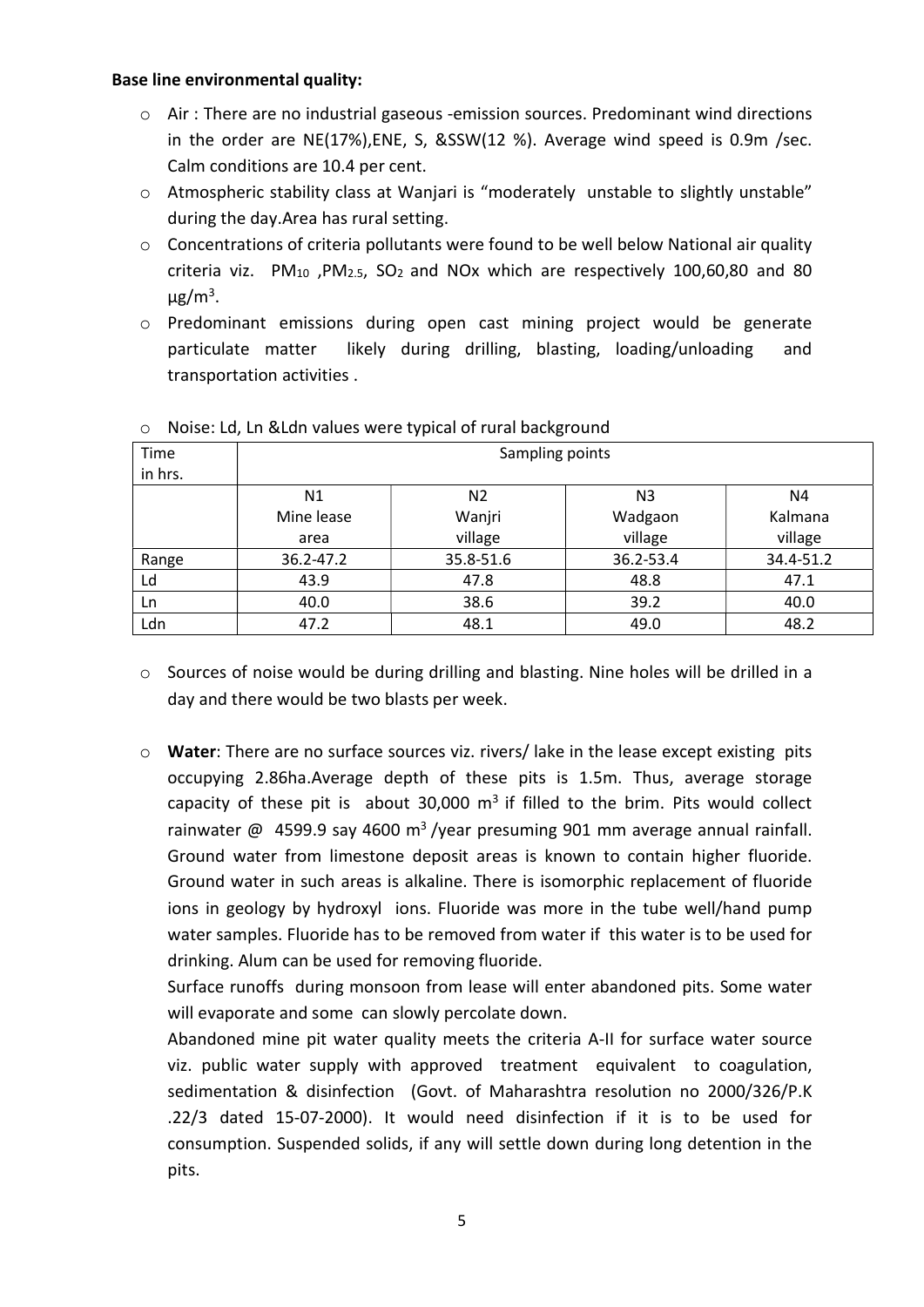Ground water potential :Maregaon region:

| Net G.W. availability             | 5009.5 ha. m                  |
|-----------------------------------|-------------------------------|
| Draft for irrigation              | 747.0 ha. m                   |
| Domestic                          | 153.71 ha. m                  |
| Gross draft                       | 901.43 ha. m                  |
| Provision for 2025                | 307.24 ha. m                  |
| Water availability for irrigation | 3885.69 ha. m                 |
| G.W. development                  | (307.24/5009.50)x 100= 17.99% |
| Category                          | safe                          |

Ground water recharge rate by pit- water was calculated using relation area x annual rainfall x coefficient 0.3 for limestone. It is likely to be 1381.5  $\text{m}^3$  /year. Water table is at 20 m below ground level near the lease.

Area under pits at the end of ensuing period would increase from 5111  $m<sup>2</sup>$ to 13,985.14 m<sup>2</sup>. Ground water table will not be intercepted.

Dewatering of pits during mining will not be required. Sanitary wastewater will be generated. Toilet facility will be provided with septic tank and soak pit.

- $\circ$  Soil: Soil cover over the lease is scanty. Soils of area beyond lease are part of Wani series of soils. Ground water table is more than 10 m. Soils are moderately well drained and have slow permeability. Parent material is basalt /weathered basalt. Common use is for cotton and vegetation is neem, palas,mahua etc. Yield of cotton as per present farming practice by most land owners is one to two quintals per ha.
- o Biological :Nearest sanctuary Tipeshwar is at 40 km to SW and Tadoba is to E at35 km of the lease. Wanjari lease is not a part of any forest. There is no tree cover over the lease. There is no wild life within 10 km.Seasonal shrubs occur over the lease during monsoon and dry out by month. Only thin soil cover is seen. Further, extraction of limestone/Dolomite will be from a pit. Only domesticated animals are seen.

## o Waste

During mining plan period (2021-2026)mineralwasteis estimated to be 106399 m<sup>3</sup>. Ore with CaO less than 34 per cent CaO will be rejects and subgrade material will contain CaO between 34 and 42 percent. Beneficiation is not planned.

Rejects will be dumped from east of the dump site and its height will be 6 m. Dump site is within lease. Leachates from limestone dumps will be innocuous . Soil will not be generated.

## Blasting details:

Permission for blasting from DGMS has to be sought from DGMS before active mining has commenced. Mining cannotstart and blasting cannot be carried without permission from DGMS.

There would be two blasts per week. Blasting will be in the pits below ground level. Peak particle velocity (PPV) will be calculated by U.S. Bureau of Mines formula for PPV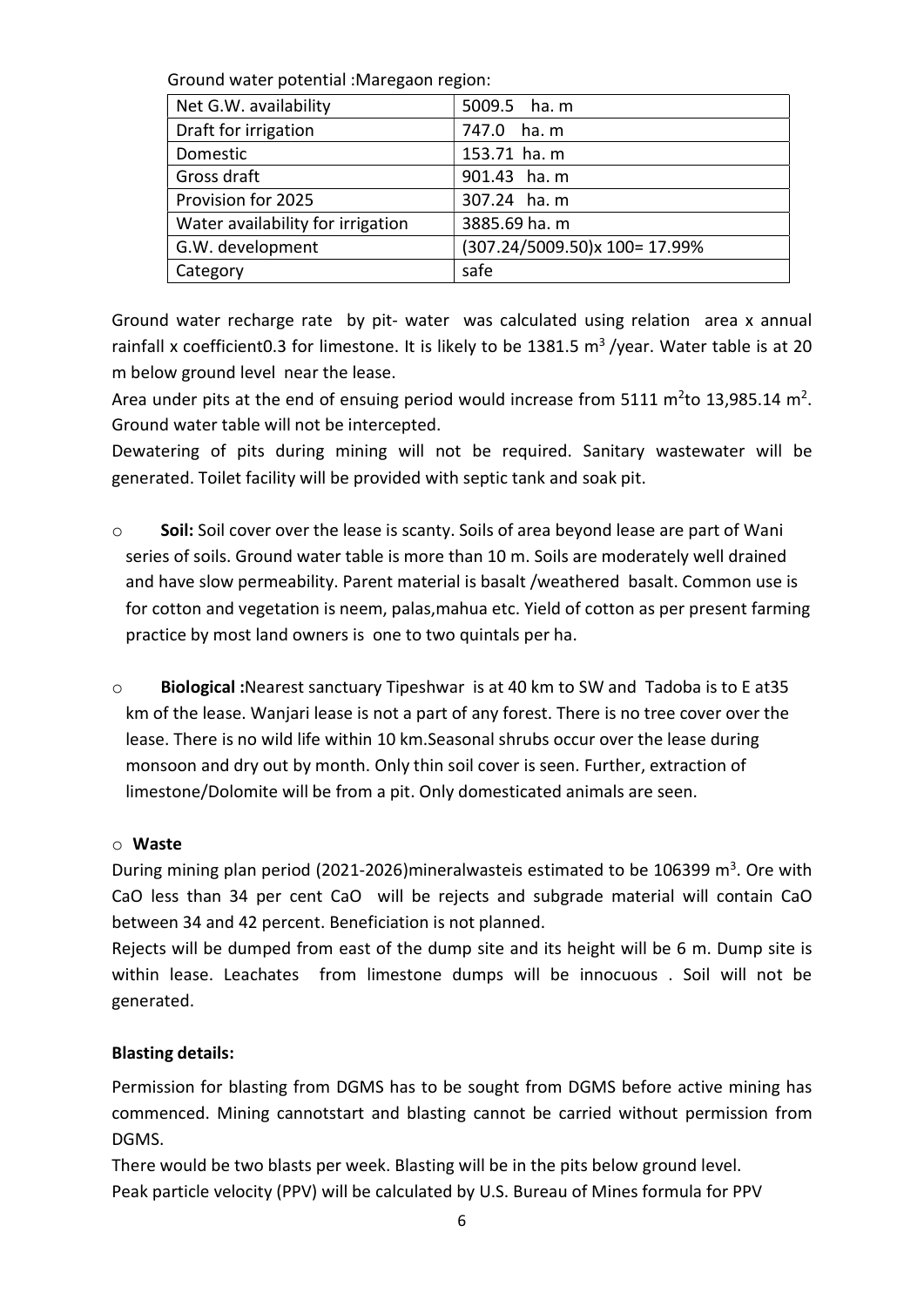V= k{ $(D/Q)^{1/3}$  }  $^{-\beta}$ , where Q is charge/delay(kg), D is distance at which vibration is measured, V is PPV in m/sec, k is coefficient depending on rock mass, β is slope of the best line of fit of V vs.  $(D/Q)^{1/3}$ . It is estimated that PPV will be 33.11m/sec at 20m for charge of 13.75 kg proposed in the mining plan. Therefore, any structure like blaster's shed within lease will be unaffected. Also village Wanjari is at 0.5 km will be unaffected.

## Impacts

Land: There is no soil cover or agriculture. There are pits and dumps covering 2.86 ha respectively. There is no mining or agriculture over the land. One pit will be deepened during the operational phase.Hence there would not be any adverse impact on topography/drainage or on land use or agriculture. Appearance will continue to be as it is. Geological records on these limestone deposits state that considerable limestone quantity would be present in the pit after extracting limestone as per approved mining plan. Proved mineable reserves would not have been mined till the conceptual period of mine. Hence backfilling or reclamation of the mined out area is not proposed. Thus, mined out pit will be a "rainwater" storage structure till mining starts again. It is likely that recharge ground water aquifer takes place. Also reservoir water can be used for miscellaneous purposes like plantation, fish culture etc.

Already 1400 $m<sup>3</sup>$  of waste material is stored in waste dumps in the lease. These dumps are of murrum overburden and some soil. Dumps' heights vary from 1.5 to 2.5 m.

They have not caused any adverse impact on prevailing mine lease environment. Leachates from dumps will not contain any toxic material.

During proposed mining 106399 m<sup>3</sup> similar waste material will be generated. It will be stored over 5000 m<sup>2</sup>area to a height of 12. Existing waste dumps over 25.60area will be rearranged and stabilized. Physical stability of dump will be ensured since it will be designed as per I.B.M. norms. A garland drain will be provided to collect runoff from the dumps.

| Sr. No.     | Area used for               | Existing in ha. | At the end of review<br>period. in ha |
|-------------|-----------------------------|-----------------|---------------------------------------|
| $1_{\cdot}$ | Mining pit                  | 2.8600          | 8.0500                                |
| 2.          | Dumping of O.B./Waste       | Nil (shifted)   | 0.6500                                |
| 3.          | Dumping of O,B. Soil/ Waste | Nil             | 0.5000                                |
| 4.          | Storage of Ore              | Nil             | 0.1,500                               |
| 5.          | Shed/Building               | 0.0200          | 0.0200                                |
| 6.          | Road                        | 0.1,000         | 0.1000                                |
|             | Total                       | 2.9800          | 9.4700                                |

#### Land use in lease at present and at the end of mining plan period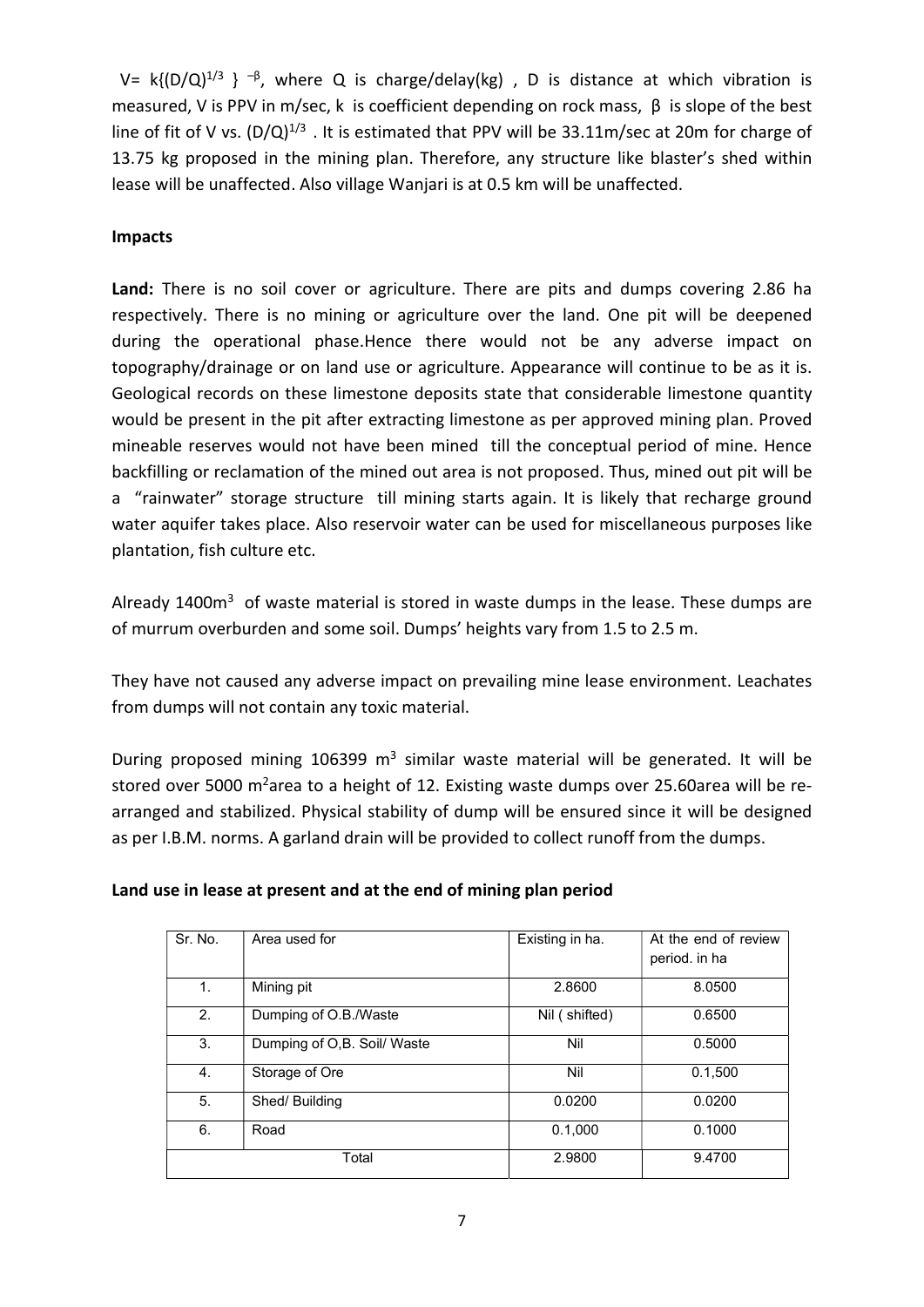## Air :

Ground levelconcentrations as per ISCST-3 model for dispersion of air pollutants for lease area source show that there would not be any adverse impact on ambient air quality.

## Water :

There would not be any impact on aquatic environment including hydrology, drainage or quality because a) there is no drain in the lease, b)ground water table will not be intercepted, c) dewatering of pits will not be required and d) limestone pit water is suitable for irrigation. Regular monitoring for fluoride content is required.

## Noise:

Sources during mine operation would be drilling and blasting. Drillers would be exposed to about 75-80 dB(A). Blasting noise will be short lived. Levels are about 110 -120 dB(A) near the blast. In this case blasting would be below ground level during day time. Pit-walls would absorb the noise waves. Hence, there would not be any adverse impact. Blasters would be given personal protection equipment. There are no structures over the lease.

## Biological:

There is no sensitive fauna and flora or endangered species in 10 km radius of the lease. Lease is not a part of any forest area. This area is not known for its biodiversity. Project proponent will carry out plantation in scientific way. It will choose local species in consultation with local forest department. Secondly State Fisheries department will be requested to carry out fish culture in abandoned mine pits.

Socioeconomic & health: There will not be any displacement on account of this project because land is in possession of Lessee. It is proposed to a) prefer employment to deserving local persons in mining related trades like loading/unloading of ore, its gradation, drilling etc. , b) train residents of Wanjarifor harvesting rain water, and sanitation practices etc., c) training in fish culture also is one activity which will be useful to local population.

| Activity                              | <b>Mitigation measures</b>                                                          |
|---------------------------------------|-------------------------------------------------------------------------------------|
| Hole drilling                         | Wet drilling; Ø-100mm, Depth-6.0m in limestone, 2.5 in<br>burden at 3m spacing      |
| <b>Blasting</b>                       | as per D.G.M.S norms                                                                |
| -Small $\emptyset$ holes in weathered | Powder factor-0.49m <sup>3</sup>                                                    |
| LS                                    | 0.49 m <sup>3</sup> in 0.375 kg explosive, hence 1kg explosive =1.27 m <sup>3</sup> |
| -Large Øholes in LS                   | 49.5 m <sup>3</sup> in 13.75 kg explosive, = 9 tonnes                               |
| O.B.generation                        | 106399 $m^3$ and will be stored over 5000 $m^2$ , height-12m.                       |
| no top soil                           |                                                                                     |

## Summary of measures to control of emissions: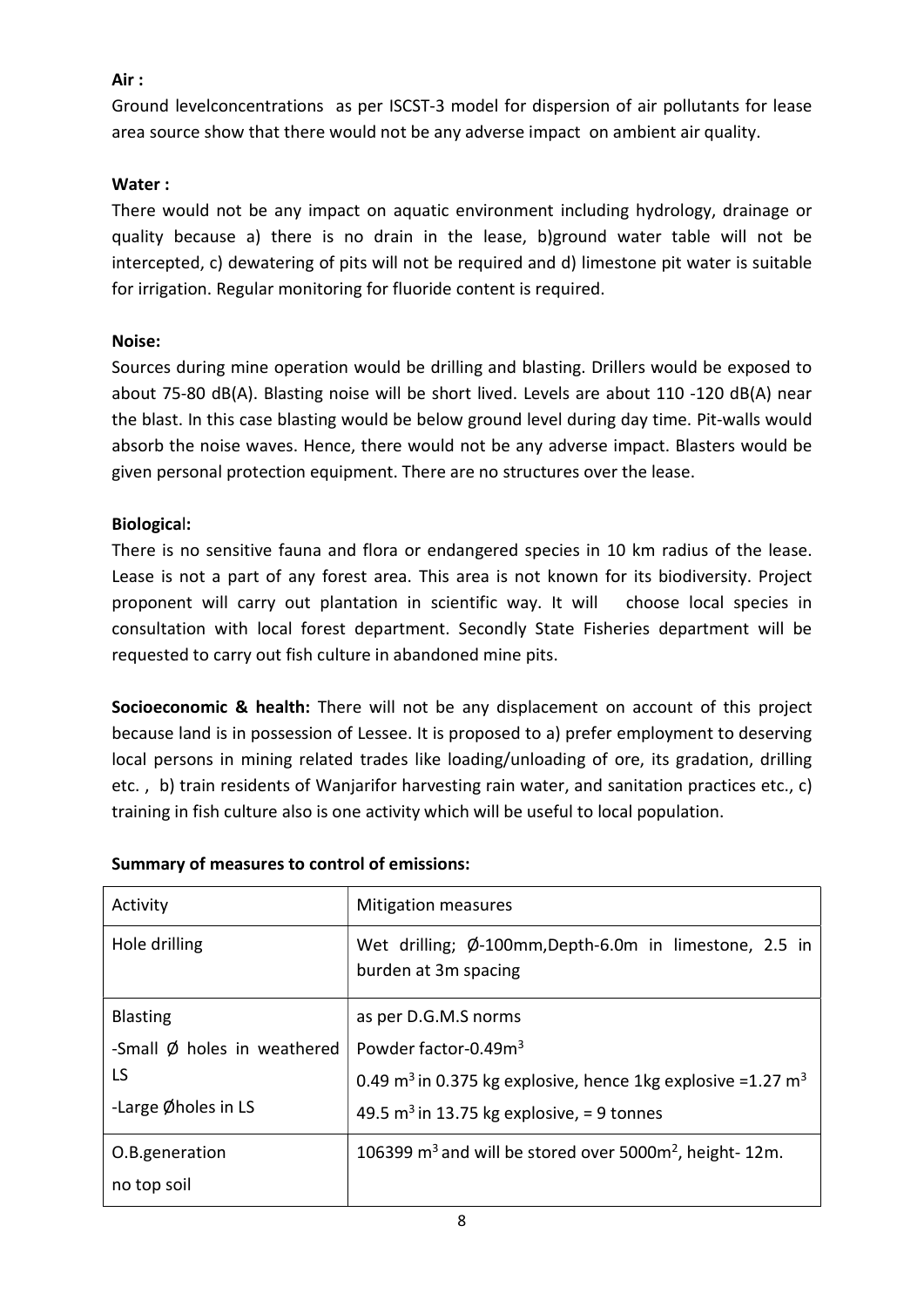| Transportation     | Will be in covered -tipper trucks (22 no.) over macadamized<br>roads.                                                                            |
|--------------------|--------------------------------------------------------------------------------------------------------------------------------------------------|
| Plantation         | Over 10000 m <sup>2</sup> and in safety zone                                                                                                     |
| Dewatering of pits | Ground water table will not be intercepted thus dewatering<br>of pits will not be required.<br>Rain water in pits will be used for dust control. |

## Monitoring schedule :

| Env. segment  | Parameter                               | Frequency                 |
|---------------|-----------------------------------------|---------------------------|
| Water quality | IS 10500                                | monthly                   |
| G.W. table    | Fluctuation in<br>&<br>monsoon<br>post  | May & October             |
|               | monsoon period                          |                           |
| AAQ           | Particulate matter                      | during drilling, blasting |
|               | $PM_{10}$ & PM <sub>2.5</sub>           | fortnightly               |
| <b>Noise</b>  | Equi. noise levels                      | during drilling, blasting |
|               |                                         | fortnightly               |
| Vibration     | before starting mining                  | during blasting           |
|               |                                         | each month                |
| Health        | sight,<br>function,<br>Pulmonary<br>eye | Annual record             |
|               | audiometry, B.P., etc.                  |                           |
| Plantation    | Survival                                | annual survival rate      |
|               |                                         |                           |
| Data analyses | Efficiency of mitigation measures       | monthly                   |

## Plantation :

About 1250 saplings will be planted in 7.5-10 m wide safety zone. One cubic metre pits will be made along the border and will be filled with local soils from lease. Refuse or garbage will be added as per availability. Growth in the first year will be observed. Species will be chosen from the following and depending on availability.

| Common name | Botanical name    |
|-------------|-------------------|
| Vad         | Ficusbenghalensis |
| Neem        | Azadirachtaindica |
| Peepal      | Ficusreligiosa    |
| Gulmohar    | Delonixregia      |

#### Safety measures

Blasting :Shots will be muffled to avoid flying fragments beyond 10m. Adequate warning by siren to reach 500m .Protective shelters for workers. Use of PPE will be compulsory.